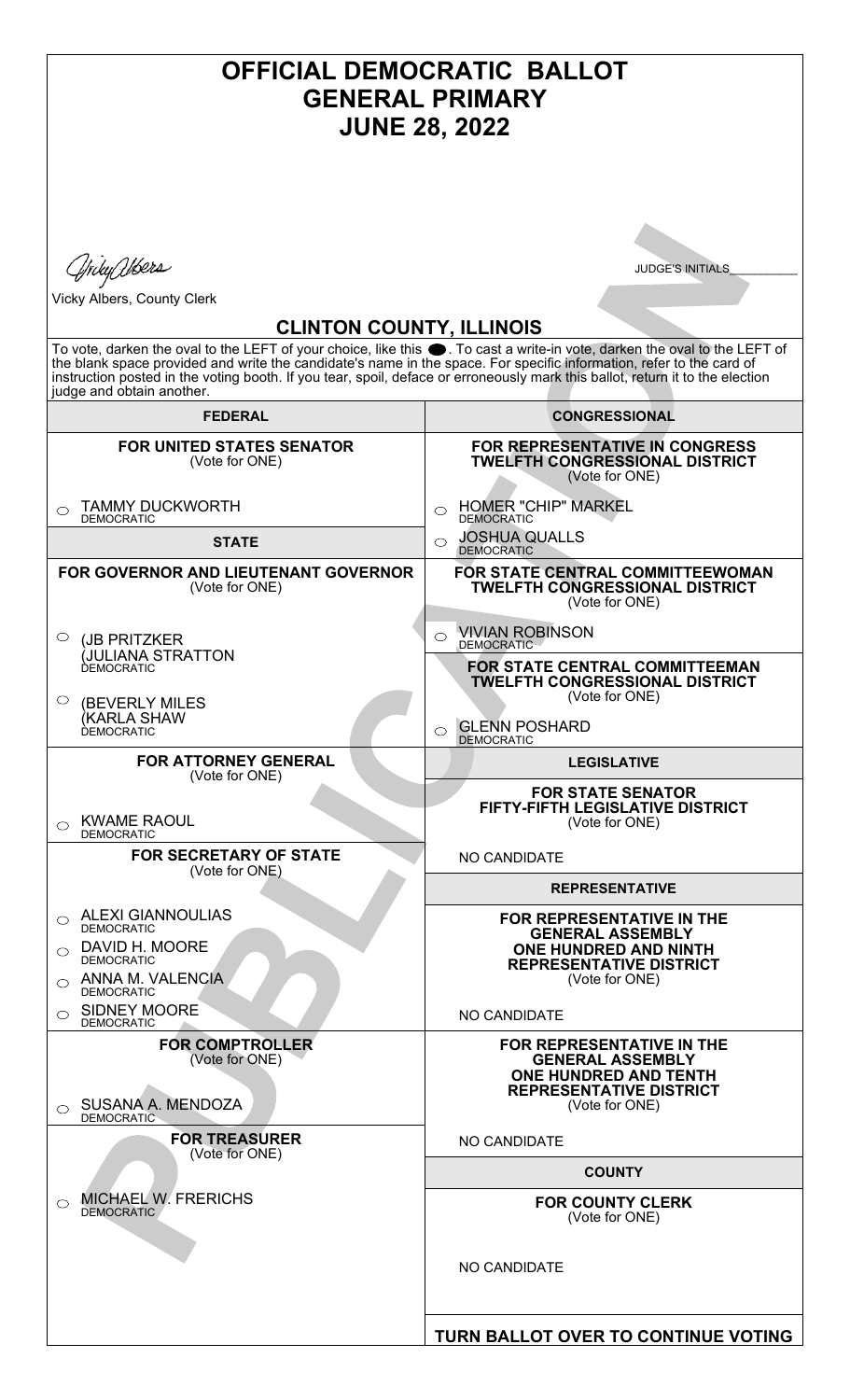| <b>COUNTY</b>                                                                                                                                 | <b>PROPOSITION</b>                                                                                                                                                             |
|-----------------------------------------------------------------------------------------------------------------------------------------------|--------------------------------------------------------------------------------------------------------------------------------------------------------------------------------|
| <b>FOR COUNTY TREASURER</b><br>(Vote for ONE)                                                                                                 | <b>CITY OF CARLYLE</b>                                                                                                                                                         |
| NO CANDIDATE                                                                                                                                  | Shall the corporate authorities of the City of Carlyle be<br>authorized to levy a Sales Tax increase at a rate of .50% for<br>expenditures on Parks and Recreation and Capital |
| <b>FOR COUNTY SHERIFF</b>                                                                                                                     | Improvements, or property tax relief?<br>$\circ$ YES                                                                                                                           |
| (Vote for ONE)                                                                                                                                | $\circ$ NO                                                                                                                                                                     |
| NO CANDIDATE                                                                                                                                  |                                                                                                                                                                                |
| <b>FOR STATE'S ATTORNEY</b><br>(TO SERVE AN UNEXPIRED 2-YEAR TERM)<br>(Vote for ONE)                                                          |                                                                                                                                                                                |
| NO CANDIDATE                                                                                                                                  |                                                                                                                                                                                |
| <b>EDUCATIONAL SERVICE REGION</b>                                                                                                             |                                                                                                                                                                                |
| FOR REGIONAL SUPERINTENDENT OF SCHOOLS<br>(CLINTON, JEFFERSON, MARION & WASHINGTON COUNTIES)<br>(Vote for ONE)                                |                                                                                                                                                                                |
| NO CANDIDATE                                                                                                                                  |                                                                                                                                                                                |
| <b>COUNTY BOARD</b>                                                                                                                           |                                                                                                                                                                                |
| FOR MEMBER OF THE COUNTY BOARD<br><b>DISTRICT 1</b><br>(Vote for THREE)                                                                       |                                                                                                                                                                                |
| NO CANDIDATE                                                                                                                                  |                                                                                                                                                                                |
| FOR MEMBER OF THE COUNTY BOARD<br><b>DISTRICT 2</b><br>(Vote for THREE)                                                                       |                                                                                                                                                                                |
| <b>PHYLLIS MENSING</b><br>$\circ$<br><b>DEMOCRATIC</b>                                                                                        |                                                                                                                                                                                |
| <b>BRYAN WESSEL</b><br>$\bigcirc$<br><b>DEMOCRATIC</b>                                                                                        |                                                                                                                                                                                |
| FOR MEMBER OF THE COUNTY BOARD.<br><b>DISTRICT 3</b><br>(Vote for THREE)                                                                      |                                                                                                                                                                                |
| ROBERT BRANDKAMP<br>◯<br><b>DEMOCRATIC</b>                                                                                                    |                                                                                                                                                                                |
| <b>KENNY L. BROWN</b><br>$\bigcirc$<br><b>DEMOCRATIC</b>                                                                                      |                                                                                                                                                                                |
| FOR MEMBER OF THE COUNTY BOARD<br><b>DISTRICT 4</b><br>(Vote for THREE)                                                                       |                                                                                                                                                                                |
| NO CANDIDATE                                                                                                                                  |                                                                                                                                                                                |
| FOR MEMBER OF THE COUNTY BOARD<br><b>DISTRICT 5</b><br>(Vote for THREE)                                                                       |                                                                                                                                                                                |
| NO CANDIDATE                                                                                                                                  |                                                                                                                                                                                |
| <b>JUDICIAL DISTRICT</b>                                                                                                                      |                                                                                                                                                                                |
| FOR JUDGE OF THE APPELLATE COURT<br><b>FIFTH JUDICIAL DISTRICT</b><br>(To fill the vacancy of the Hon. David K. Overstreet)<br>(Vote for ONE) |                                                                                                                                                                                |
|                                                                                                                                               |                                                                                                                                                                                |
| <b>BRIAN ROBERTS</b><br>◯<br><b>DEMOCRATIC</b>                                                                                                |                                                                                                                                                                                |
|                                                                                                                                               |                                                                                                                                                                                |
|                                                                                                                                               |                                                                                                                                                                                |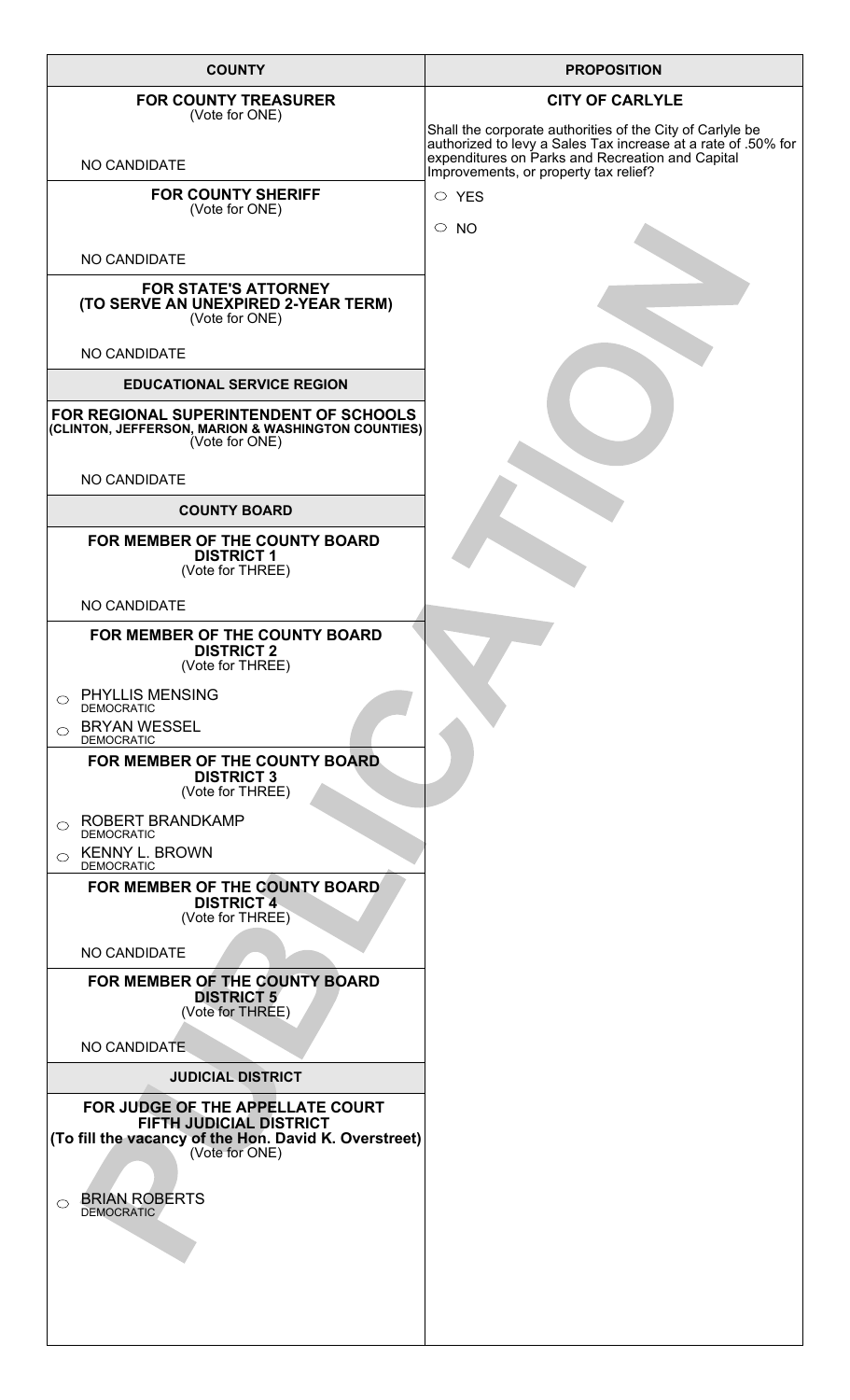| <b>OFFICIAL DEMOCRATIC BALLOT</b><br><b>GENERAL PRIMARY</b><br><b>JUNE 28, 2022</b>                                                                                                                                                                                                                                                                                                                                                                |                                                                          |
|----------------------------------------------------------------------------------------------------------------------------------------------------------------------------------------------------------------------------------------------------------------------------------------------------------------------------------------------------------------------------------------------------------------------------------------------------|--------------------------------------------------------------------------|
|                                                                                                                                                                                                                                                                                                                                                                                                                                                    |                                                                          |
| Yrdy Wbers                                                                                                                                                                                                                                                                                                                                                                                                                                         | <b>JUDGE'S INITIALS</b>                                                  |
| <b>Vicky Albers, County Clerk</b>                                                                                                                                                                                                                                                                                                                                                                                                                  |                                                                          |
| <b>CLINTON COUNTY, ILLINOIS</b><br>To vote, darken the oval to the LEFT of your choice, like this ●. To cast a write-in vote, darken the oval to the LEFT of<br>the blank space provided and write the candidate's name in the space. For specific information, refer to the card of<br>instruction posted in the voting booth. If you tear, spoil, deface or erroneously mark this ballot, return it to the election<br>judge and obtain another. |                                                                          |
| <b>PRECINCT</b>                                                                                                                                                                                                                                                                                                                                                                                                                                    | <b>PRECINCT</b>                                                          |
| FOR PRECINCT COMMITTEEPERSON<br><b>ST ROSE</b><br>(Vote for ONE)                                                                                                                                                                                                                                                                                                                                                                                   | FOR PRECINCT COMMITTEEPERSON<br><b>BREESE1</b><br>(Vote for ONE)         |
| <b>NO CANDIDATE</b>                                                                                                                                                                                                                                                                                                                                                                                                                                | NO CANDIDATE                                                             |
| FOR PRECINCT COMMITTEEPERSON<br><b>WHEATFIELD</b><br>(Vote for ONE)                                                                                                                                                                                                                                                                                                                                                                                | FOR PRECINCT COMMITTEEPERSON<br><b>BREESE 2</b><br>(Vote for ONE)        |
| <b>NO CANDIDATE</b>                                                                                                                                                                                                                                                                                                                                                                                                                                | <b>NO CANDIDATE</b>                                                      |
| <b>FOR PRECINCT COMMITTEEPERSON</b><br><b>IRISHTOWN</b><br>(Vote for ONE)                                                                                                                                                                                                                                                                                                                                                                          | <b>FOR PRECINCT COMMITTEEPERSON</b><br><b>BREESE 3</b><br>(Vote for ONE) |
| <b>NO CANDIDATE</b>                                                                                                                                                                                                                                                                                                                                                                                                                                | <b>NO CANDIDATE</b>                                                      |
| FOR PRECINCT COMMITTEEPERSON<br><b>EAST FORK</b><br>(Vote for ONE)                                                                                                                                                                                                                                                                                                                                                                                 | FOR PRECINCT COMMITTEEPERSON<br><b>BREESE 4</b><br>(Vote for ONE)        |
| <b>NO CANDIDATE</b>                                                                                                                                                                                                                                                                                                                                                                                                                                | <b>NO CANDIDATE</b>                                                      |
| <b>FOR PRECINCT COMMITTEEPERSON</b><br><b>SUGAR CREEK 1</b><br>(Vote for ONE)                                                                                                                                                                                                                                                                                                                                                                      | FOR PRECINCT COMMITTEEPERSON<br><b>WADE 1</b><br>(Vote for ONE)          |
| <b>NO CANDIDATE</b>                                                                                                                                                                                                                                                                                                                                                                                                                                | NO CANDIDATE                                                             |
| FOR PRECINCT COMMITTEEPERSON<br><b>SUGAR CREEK 2</b><br>(Vote for ONE)                                                                                                                                                                                                                                                                                                                                                                             | <b>FOR PRECINCT COMMITTEEPERSON</b><br><b>WADE 2</b><br>(Vote for ONE)   |
| <b>CHRISTOPHER J WECKLER</b><br>$\bigcirc$<br><b>DEMOCRATIC</b>                                                                                                                                                                                                                                                                                                                                                                                    | NO CANDIDATE                                                             |
| FOR PRECINCT COMMITTEEPERSON<br><b>SUGAR CREEK 3</b><br>(Vote for ONE)                                                                                                                                                                                                                                                                                                                                                                             | FOR PRECINCT COMMITTEEPERSON<br><b>CARLYLE 1</b><br>(Vote for ONE)       |
| NO CANDIDATE                                                                                                                                                                                                                                                                                                                                                                                                                                       | NO CANDIDATE                                                             |
| FOR PRECINCT COMMITTEEPERSON<br><b>SUGAR CREEK 4</b><br>(Vote for ONE)                                                                                                                                                                                                                                                                                                                                                                             | FOR PRECINCT COMMITTEEPERSON<br><b>CARLYLE 2</b><br>(Vote for ONE)       |
| <b>NO CANDIDATE</b>                                                                                                                                                                                                                                                                                                                                                                                                                                | NO CANDIDATE                                                             |
| <b>FOR PRECINCT COMMITTEEPERSON</b><br><b>SUGAR CREEK 5</b><br>(Vote for ONE)                                                                                                                                                                                                                                                                                                                                                                      | FOR PRECINCT COMMITTEEPERSON<br><b>CARLYLE 3</b><br>(Vote for ONE)       |
| <b>NO CANDIDATE</b>                                                                                                                                                                                                                                                                                                                                                                                                                                | <b>NO CANDIDATE</b>                                                      |
|                                                                                                                                                                                                                                                                                                                                                                                                                                                    | TURN BALLOT OVER TO CONTINUE VOTING                                      |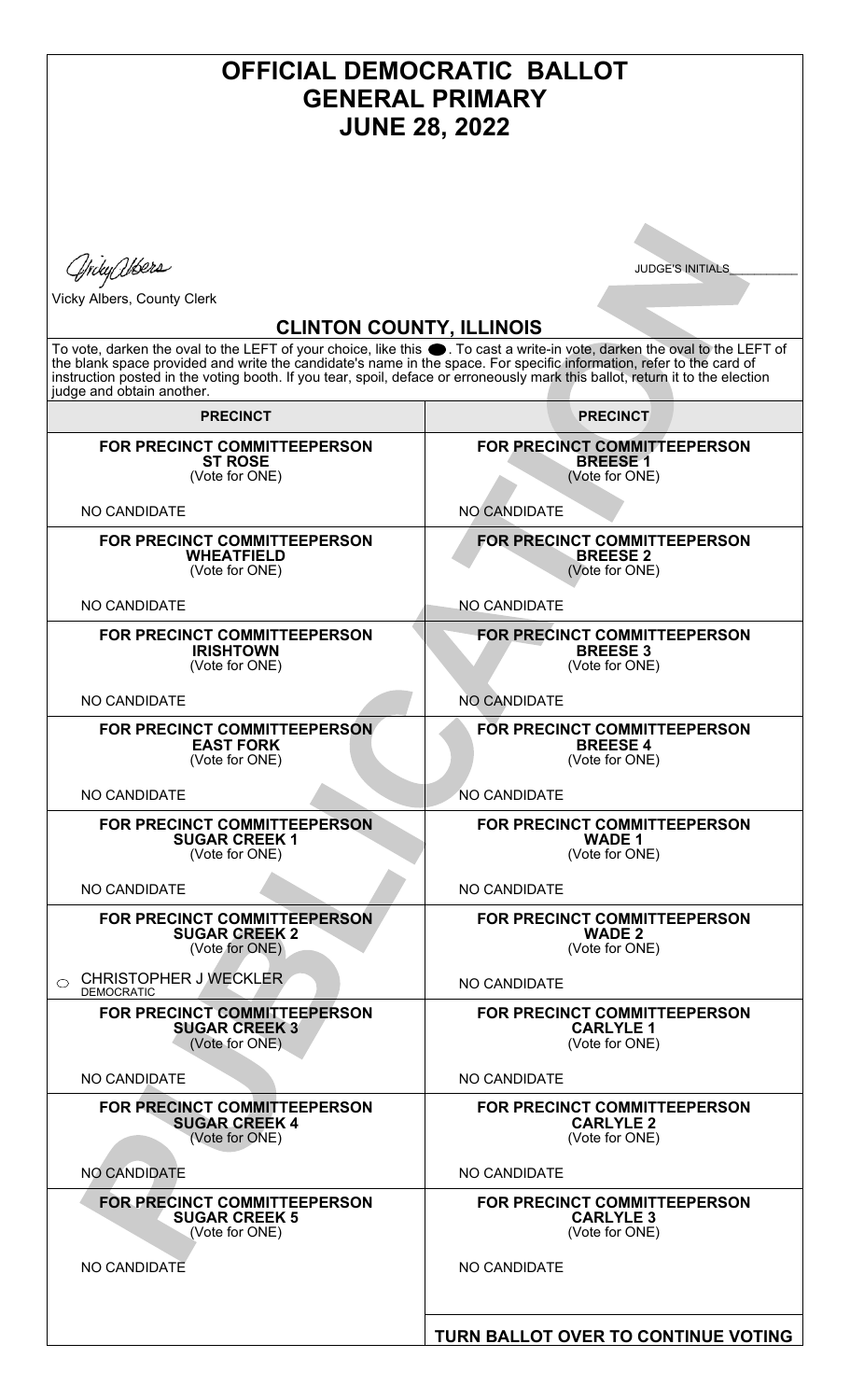| <b>PRECINCT</b>                                                                | <b>PRECINCT</b>                                                      |
|--------------------------------------------------------------------------------|----------------------------------------------------------------------|
| FOR PRECINCT COMMITTEEPERSON<br><b>CARLYLE 4</b><br>(Vote for ONE)             | FOR PRECINCT COMMITTEEPERSON<br><b>BROOKSIDE 1</b><br>(Vote for ONE) |
| <b>NO CANDIDATE</b>                                                            | NO CANDIDATE                                                         |
| FOR PRECINCT COMMITTEEPERSON<br><b>CLEMENT</b><br>(Vote for ONE)               | FOR PRECINCT COMMITTEEPERSON<br><b>BROOKSIDE 2</b><br>(Vote for ONE) |
| NO CANDIDATE                                                                   | NO CANDIDATE                                                         |
| FOR PRECINCT COMMITTEEPERSON<br><b>MERIDIAN</b><br>(Vote for ONE)              | FOR PRECINCT COMMITTEEPERSON<br><b>BROOKSIDE 3</b><br>(Vote for ONE) |
| <b>NO CANDIDATE</b>                                                            | NO CANDIDATE                                                         |
| FOR PRECINCT COMMITTEEPERSON<br><b>LOOKINGGLASS 1</b><br>(Vote for ONE)        |                                                                      |
| <b>NO CANDIDATE</b>                                                            |                                                                      |
| FOR PRECINCT COMMITTEEPERSON<br><b>LOOKINGGLASS 2</b><br>(Vote for ONE)        |                                                                      |
| NO CANDIDATE                                                                   |                                                                      |
| FOR PRECINCT COMMITTEEPERSON<br><b>LOOKINGGLASS 3</b><br>(Vote for ONE)        |                                                                      |
| <b>NO CANDIDATE</b>                                                            |                                                                      |
| FOR PRECINCT COMMITTEEPERSON<br><b>LOOKINGGLASS 4</b><br>(Vote for ONE)        |                                                                      |
| <b>NO CANDIDATE</b>                                                            |                                                                      |
| <b>FOR PRECINCT COMMITTEEPERSON</b><br><b>LOOKINGGLASS 5</b><br>(Vote for ONE) |                                                                      |
| NO CANDIDATE                                                                   |                                                                      |
| FOR PRECINCT COMMITTEEPERSON<br><b>LOOKINGGLASS 6</b><br>(Vote for ONE)        |                                                                      |
| NO CANDIDATE                                                                   |                                                                      |
| FOR PRECINCT COMMITTEEPERSON<br><b>GERMANTOWN 1</b><br>(Vote for ONE)          |                                                                      |
| NO CANDIDATE                                                                   |                                                                      |
| FOR PRECINCT COMMITTEEPERSON<br><b>GERMANTOWN 2</b><br>(Vote for ONE)          |                                                                      |
| NO CANDIDATE                                                                   |                                                                      |
| FOR PRECINCT COMMITTEEPERSON<br><b>SANTA FE</b><br>(Vote for ONE)              |                                                                      |
| JOHN B. WILKEN<br>$\bigcirc$<br><b>DEMOCRATIC</b>                              |                                                                      |
| FOR PRECINCT COMMITTEEPERSON<br><b>LAKE</b><br>(Vote for ONE)                  |                                                                      |
| NO CANDIDATE                                                                   |                                                                      |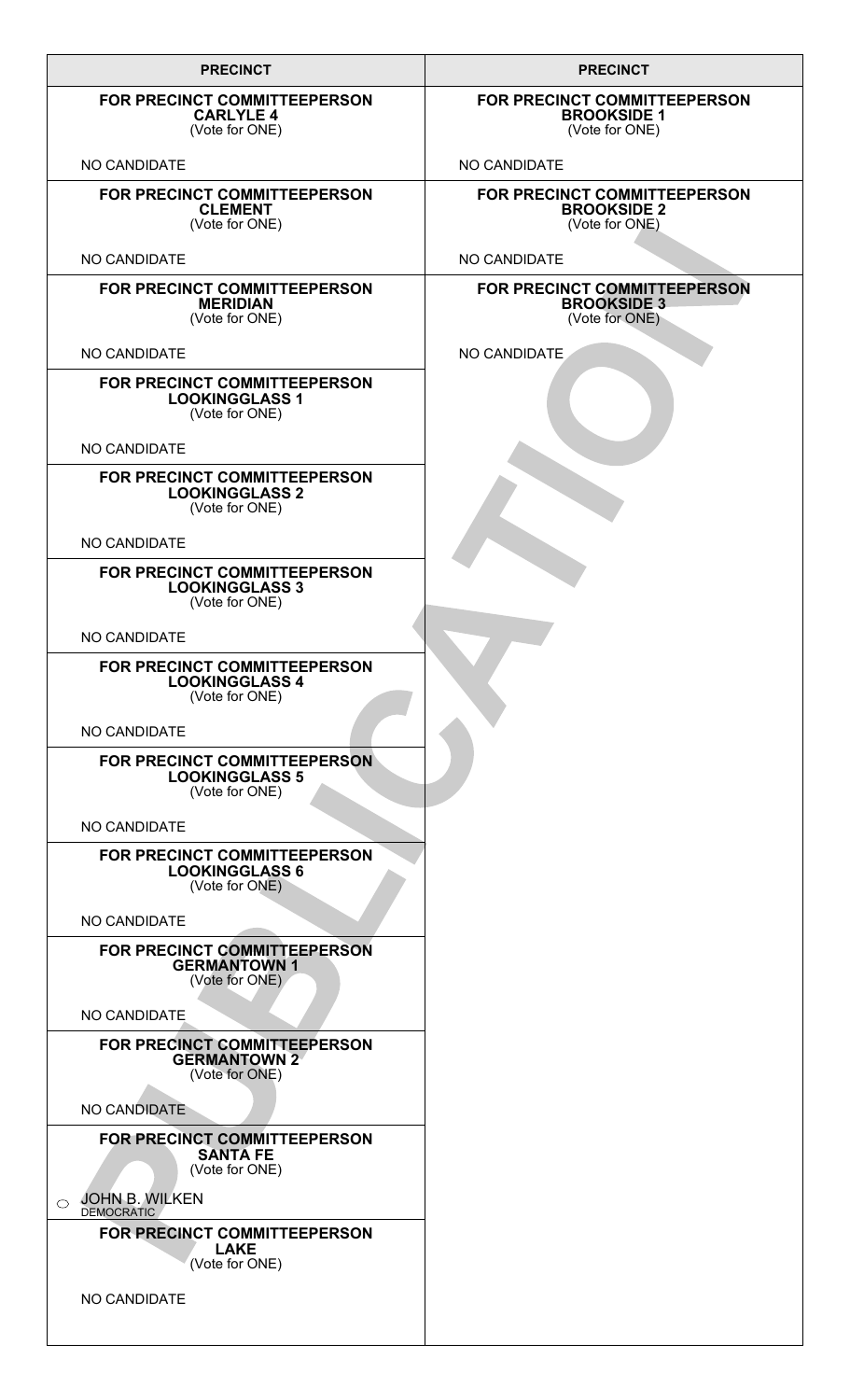| <b>OFFICIAL REPUBLICAN BALLOT</b><br><b>GENERAL PRIMARY</b><br><b>JUNE 28, 2022</b>                                                                                                                                                                                                                                                                                                                                                                                                                 |                                                                                                                                                                                                                                                                                                                                                                                                                                                                                           |
|-----------------------------------------------------------------------------------------------------------------------------------------------------------------------------------------------------------------------------------------------------------------------------------------------------------------------------------------------------------------------------------------------------------------------------------------------------------------------------------------------------|-------------------------------------------------------------------------------------------------------------------------------------------------------------------------------------------------------------------------------------------------------------------------------------------------------------------------------------------------------------------------------------------------------------------------------------------------------------------------------------------|
| .ffrdyQlbers<br>Vicky Albers, County Clerk<br><b>CLINTON COUNTY, ILLINOIS</b><br>To vote, darken the oval to the LEFT of your choice, like this ●. To cast a write-in vote, darken the oval to the LEFT of<br>the blank space provided and write the candidate's name in the space. For specific information, refer to the card of<br>instruction posted in the voting booth. If you tear, spoil, deface or erroneously mark this ballot, return it to the election<br>judge and obtain another.    | <b>JUDGE'S INITIALS</b>                                                                                                                                                                                                                                                                                                                                                                                                                                                                   |
| <b>FEDERAL</b>                                                                                                                                                                                                                                                                                                                                                                                                                                                                                      | <b>STATE</b>                                                                                                                                                                                                                                                                                                                                                                                                                                                                              |
| <b>FOR UNITED STATES SENATOR</b><br>(Vote for ONE)<br><b>CASEY CHLEBEK</b><br>⌒<br><b>REPUBLICAN</b><br><b>PEGGY HUBBARD</b><br>◯<br><b>REPUBLICAN</b><br><b>ROBERT "BOBBY" PITON</b><br>◯<br><b>REPUBLICAN</b><br><b>JIMMY LEE TILLMAN II</b><br>◯<br><b>REPUBLICAN</b><br><b>ANTHONY W. WILLIAMS</b><br>⌒<br><b>REPUBLICAN</b><br><b>KATHY SALVI</b><br><b>REPUBLICAN</b><br><b>MATTHEW "MATT" DUBIEL</b><br><b>REPUBLICAN</b><br>STATE<br>FOR GOVERNOR AND LIEUTENANT GOVERNOR<br>(Vote for ONE) | <b>FOR ATTORNEY GENERAL</b><br>(Vote for ONE)<br><b>STEVE KIM</b><br>$\bigcirc$<br><b>REPUBLICAN</b><br><b>DAVID SHESTOKAS</b><br>$\bigcirc$<br><b>REPUBLICAN</b><br>THOMAS G. DeVORE<br><b>REPUBLICAN</b><br><b>FOR SECRETARY OF STATE</b><br>(Vote for ONE)<br><b>DAN BRADY</b><br><b>REPUBLICAN</b><br><b>JOHN C. MILHISER</b><br><b>REPUBLICAN</b><br><b>FOR COMPTROLLER</b><br>(Vote for ONE)<br><b>SHANNON L. TERESI</b><br>$\bigcirc$<br><b>REPUBLICAN</b><br><b>FOR TREASURER</b> |
| $\circ$<br>(DARREN BAILEY)<br><i><b>(STEPHANIE TRUSSELL</b></i><br>REPUBLICAN<br>○<br>(PAUL SCHIMPF<br>(CAROLYN SCHOFIELD<br><b>REPUBLICAN</b>                                                                                                                                                                                                                                                                                                                                                      | (Vote for ONE)<br><b>TOM DEMMER</b><br>◯<br><b>REPUBLICAN</b><br><b>CONGRESSIONAL</b>                                                                                                                                                                                                                                                                                                                                                                                                     |
| O.<br>(RICHARD C. IRVIN)<br>(AVERY BOURNE<br>REPUBLICAN<br>$\circ$<br>(GARY RABINE<br>(AARON DEL MAR<br><b>REPUBLICAN</b>                                                                                                                                                                                                                                                                                                                                                                           | <b>FOR REPRESENTATIVE IN CONGRESS</b><br><b>TWELFTH CONGRESSIONAL DISTRICT</b><br>(Vote for ONE)<br><b>MIKE BOST</b><br><b>REPUBLICAN</b><br><b>LEGISLATIVE</b>                                                                                                                                                                                                                                                                                                                           |
| $\circ$<br>(MAX SOLOMON<br>(LATASHA H. FIELDS<br><b>REPUBLICAN</b><br>$\circ$<br><b>JESSE SULLIVAN</b><br><b>(KATHLEEN MURPHY</b>                                                                                                                                                                                                                                                                                                                                                                   | <b>FOR STATE SENATOR</b><br>FIFTY-FIFTH LEGISLATIVE DISTRICT<br>(Vote for ONE)<br><b>JASON PLUMMER</b><br>$\bigcirc$<br><b>REPUBLICAN</b>                                                                                                                                                                                                                                                                                                                                                 |
| REPUBLICAN<br>$\circlearrowright$<br>Write-In                                                                                                                                                                                                                                                                                                                                                                                                                                                       | <b>REPRESENTATIVE</b><br>FOR REPRESENTATIVE IN THE<br><b>GENERAL ASSEMBLY</b><br><b>ONE HUNDRED AND NINTH</b><br><b>REPRESENTATIVE DISTRICT</b><br>(Vote for ONE)                                                                                                                                                                                                                                                                                                                         |
|                                                                                                                                                                                                                                                                                                                                                                                                                                                                                                     | <b>CHARLES MEIER</b><br><b>REPUBLICAN</b><br>TURN BALLOT OVER TO CONTINUE VOTING                                                                                                                                                                                                                                                                                                                                                                                                          |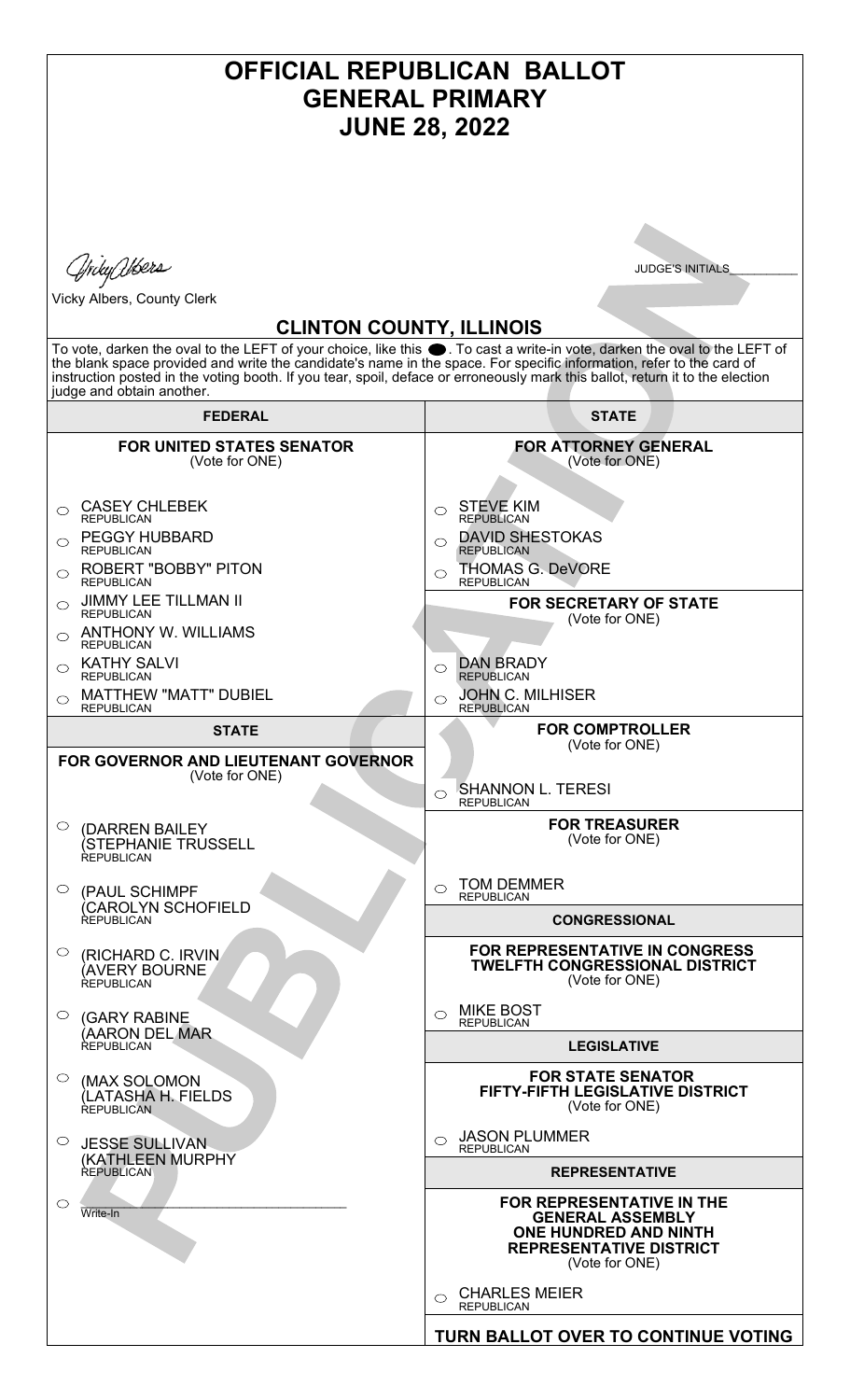|            | <b>REPRESENTATIVE</b>                                                                                                                           | <b>COUNTY BOARD</b>                                                                                                                                                                                           |
|------------|-------------------------------------------------------------------------------------------------------------------------------------------------|---------------------------------------------------------------------------------------------------------------------------------------------------------------------------------------------------------------|
|            | <b>FOR REPRESENTATIVE IN THE</b><br><b>GENERAL ASSEMBLY</b><br><b>ONE HUNDRED AND TENTH</b><br><b>REPRESENTATIVE DISTRICT</b><br>(Vote for ONE) | FOR MEMBER OF THE COUNTY BOARD<br><b>DISTRICT 4</b><br>(Vote for THREE)<br><b>MICHAEL B. RAKERS</b><br>◯<br><b>REPUBLICAN</b>                                                                                 |
| ◯          | <b>BLAINE WILHOUR</b><br><b>REPUBLICAN</b>                                                                                                      | <b>MICHAEL D. KUHL</b><br>◯<br><b>REPUBLICAN</b>                                                                                                                                                              |
|            | <b>COUNTY</b>                                                                                                                                   | <b>DAVID VEIZER</b><br>◯<br><b>REPUBLICAN</b>                                                                                                                                                                 |
|            | <b>FOR COUNTY CLERK</b><br>(Vote for ONE)                                                                                                       | FOR MEMBER OF THE COUNTY BOARD<br><b>DISTRICT 5</b><br>(Vote for THREE)                                                                                                                                       |
| $\bigcirc$ | <b>VICKY ALBERS</b><br><b>REPUBLICAN</b>                                                                                                        | <b>CURT HASELHORST</b><br>$\bigcirc$<br><b>REPUBLICAN</b>                                                                                                                                                     |
|            | <b>FOR COUNTY TREASURER</b><br>(Vote for ONE)                                                                                                   | <b>BRUCE RAPIEN.</b><br>$\circ$<br><b>REPUBLICAN</b><br><b>GARY ARENTSEN</b><br>⌒<br><b>REPUBLICAN</b>                                                                                                        |
| ◯          | <b>DENISE TRAME</b><br><b>REPUBLICAN</b>                                                                                                        | <b>JUDICIAL DISTRICT</b>                                                                                                                                                                                      |
|            | <b>FOR COUNTY SHERIFF</b><br>(Vote for ONE)<br><b>DANIEL TRAVOUS</b>                                                                            | FOR JUDGE OF THE APPELLATE COURT<br><b>FIFTH JUDICIAL DISTRICT</b><br>(To fill the vacancy of the Hon. David K. Overstreet)<br>(Vote for ONE)                                                                 |
| $\bigcirc$ | <b>REPUBLICAN</b><br><b>FOR STATE'S ATTORNEY</b><br>(TO SERVE AN UNEXPIRED 2-YEAR TERM)<br>(Vote for ONE)                                       | <b>MIKE McHANEY</b><br>$\bigcirc$<br><b>REPUBLICAN</b><br><b>BARRY L. VAUGHAN</b><br>$\bigcirc$                                                                                                               |
| $\bigcirc$ | <b>J.D. BRANDMEYER</b><br><b>REPUBLICAN</b>                                                                                                     | <b>REPUBLICAN</b><br><b>PROPOSITION</b>                                                                                                                                                                       |
|            | <b>EDUCATIONAL SERVICE REGION</b>                                                                                                               | <b>CITY OF CARLYLE</b>                                                                                                                                                                                        |
|            | FOR REGIONAL SUPERINTENDENT OF SCHOOLS Shall the corporate authorities of the City of Carlyle be<br>(Vote for ONE)                              | (CLINTON, JEFFERSON, MARION & WASHINGTON COUNTIES) authorized to levy a Sales Tax increase at a rate of .50% for<br>expenditures on Parks and Recreation and Capital<br>Improvements, or property tax relief? |
| $\bigcirc$ | <b>MATT RENAUD</b><br><b>REPUBLICAN</b>                                                                                                         | $\circ$ YES                                                                                                                                                                                                   |
|            | <b>COUNTY BOARD</b><br>FOR MEMBER OF THE COUNTY BOARD                                                                                           | <b>NO</b><br>$\circ$                                                                                                                                                                                          |
|            | <b>DISTRICT 1</b><br>(Vote for THREE)                                                                                                           |                                                                                                                                                                                                               |
| ◯          | <b>KEN KNOLHOFF</b><br><b>REPUBLICAN</b>                                                                                                        |                                                                                                                                                                                                               |
| $\bigcirc$ | <b>NELSON HEINZMANN</b><br><b>REPUBLICAN</b>                                                                                                    |                                                                                                                                                                                                               |
| $\bigcirc$ | <b>LARRY JOHNSON</b><br><b>REPUBLICAN</b><br>$\circ$ JOE JANSEN                                                                                 |                                                                                                                                                                                                               |
|            | <b>REPUBLICAN</b><br>FOR MEMBER OF THE COUNTY BOARD<br><b>DISTRICT 2</b><br>(Vote for THREE)                                                    |                                                                                                                                                                                                               |
| $\bigcirc$ | <b>BRADLEY S. KNOLHOFF</b><br><b>REPUBLICAN</b>                                                                                                 |                                                                                                                                                                                                               |
| $\circ$    | Write-In                                                                                                                                        |                                                                                                                                                                                                               |
|            | FOR MEMBER OF THE COUNTY BOARD<br><b>DISTRICT 3</b><br>(Vote for THREE)                                                                         |                                                                                                                                                                                                               |
| $\circ$    | <b>MICHAEL G. STRIEKER</b><br><b>REPUBLICAN</b>                                                                                                 |                                                                                                                                                                                                               |
| $\bigcirc$ | <b>ANN SCHROEDER</b><br><b>REPUBLICAN</b>                                                                                                       |                                                                                                                                                                                                               |
|            |                                                                                                                                                 |                                                                                                                                                                                                               |
|            |                                                                                                                                                 |                                                                                                                                                                                                               |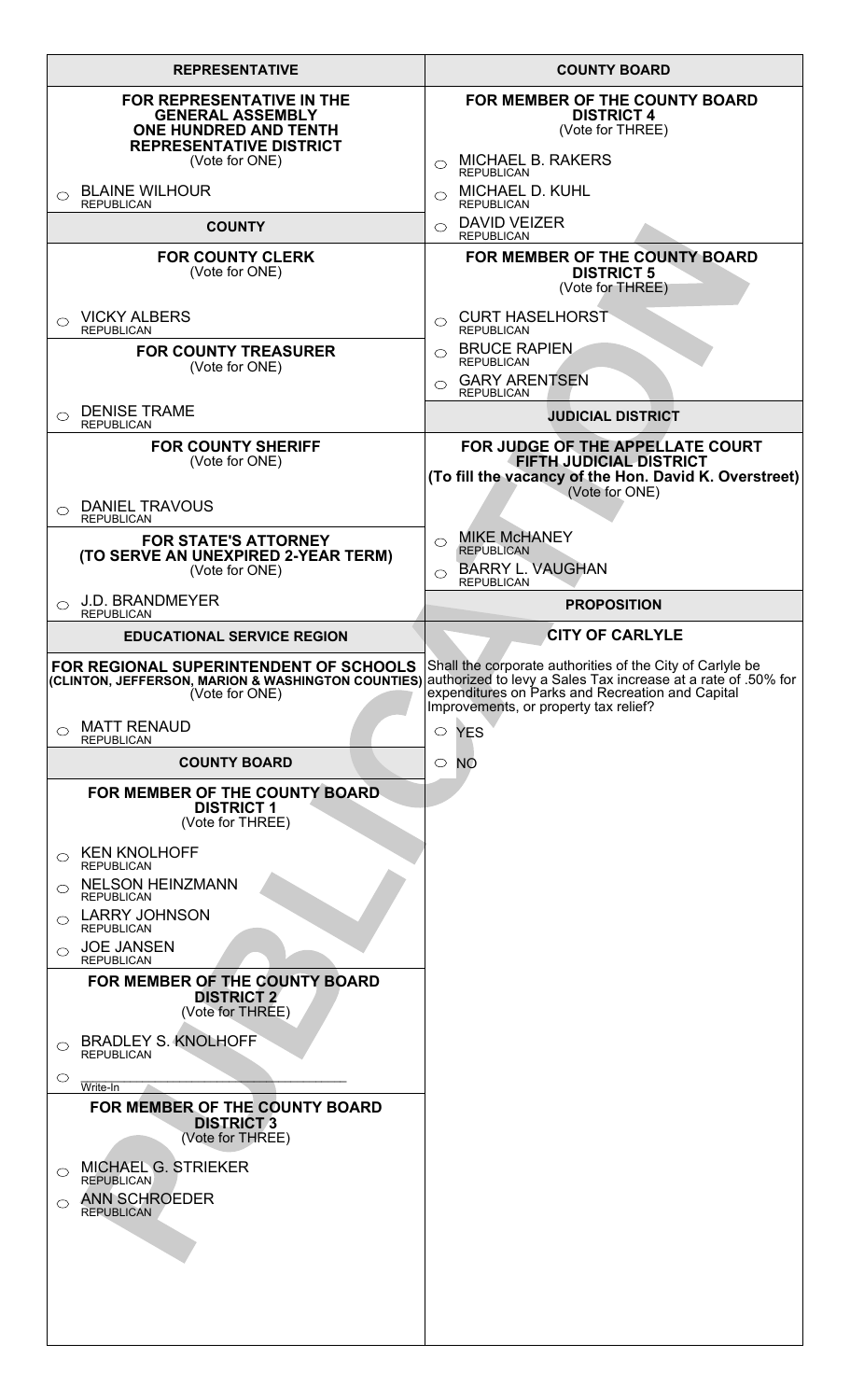| OFFICIAL REPUBLICAN BALLOT<br><b>GENERAL PRIMARY</b><br><b>JUNE 28, 2022</b>                                                                                                                                                                                                                                                                                                                                                                                                                                               |                                                                                                                                          |
|----------------------------------------------------------------------------------------------------------------------------------------------------------------------------------------------------------------------------------------------------------------------------------------------------------------------------------------------------------------------------------------------------------------------------------------------------------------------------------------------------------------------------|------------------------------------------------------------------------------------------------------------------------------------------|
| ffrdyQlbers<br><b>JUDGE'S INITIALS</b><br>Vicky Albers, County Clerk<br><b>CLINTON COUNTY, ILLINOIS</b><br>To vote, darken the oval to the LEFT of your choice, like this ●. To cast a write-in vote, darken the oval to the LEFT of<br>the blank space provided and write the candidate's name in the space. For specific information, refer to the card of<br>instruction posted in the voting booth. If you tear, spoil, deface or erroneously mark this ballot, return it to the election<br>judge and obtain another. |                                                                                                                                          |
| <b>PRECINCT</b>                                                                                                                                                                                                                                                                                                                                                                                                                                                                                                            | <b>PRECINCT</b>                                                                                                                          |
| <b>FOR PRECINCT COMMITTEEPERSON</b><br><b>ST ROSE</b><br>(Vote for ONE)<br><b>NO CANDIDATE</b>                                                                                                                                                                                                                                                                                                                                                                                                                             | FOR PRECINCT COMMITTEEPERSON<br><b>BREESE1</b><br>(Vote for ONE)<br>NO CANDIDATE                                                         |
| <b>FOR PRECINCT COMMITTEEPERSON</b><br><b>WHEATFIELD</b><br>(Vote for ONE)<br><b>PATRICK RILEY</b><br>$\bigcirc$                                                                                                                                                                                                                                                                                                                                                                                                           | $\circ$<br>Write-In<br>FOR PRECINCT COMMITTEEPERSON<br><b>BREESE 2</b><br>(Vote for ONE)                                                 |
| <b>REPUBLICAN</b><br>FOR PRECINCT COMMITTEEPERSON<br><b>IRISHTOWN</b><br>(Vote for ONE)<br><b>ERIKA KNOLHOFF</b><br>⌒<br><b>REPUBLICAN</b>                                                                                                                                                                                                                                                                                                                                                                                 | <b>JASON MEENTEMEYER</b><br>⌒<br><b>REPUBLICAN</b><br>FOR PRECINCT COMMITTEEPERSON<br><b>BREESE 3</b><br>(Vote for ONE)                  |
| FOR PRECINCT COMMITTEEPERSON<br><b>EAST FORK</b><br>(Vote for ONE)<br><b>NO CANDIDATE</b>                                                                                                                                                                                                                                                                                                                                                                                                                                  | NO CANDIDATE<br>FOR PRECINCT COMMITTEEPERSON<br><b>BREESE 4</b><br>(Vote for ONE)                                                        |
| <b>FOR PRECINCT COMMITTEEPERSON</b><br><b>SUGAR CREEK 1</b><br>(Vote for ONE)<br><b>DREW RAKERS</b><br>◯<br><b>REPUBLICAN</b>                                                                                                                                                                                                                                                                                                                                                                                              | NICHOLAS LAMPEN<br>$\bigcirc$<br><b>REPUBLICAN</b><br>FOR PRECINCT COMMITTEEPERSON<br><b>WADE 1</b><br>(Vote for ONE)                    |
| FOR PRECINCT COMMITTEEPERSON<br><b>SUGAR CREEK 2</b><br>(Vote for ONE)<br><b>CAMERON HARBER</b><br>◯<br><b>REPUBLICAN</b><br>FOR PRECINCT COMMITTEEPERSON                                                                                                                                                                                                                                                                                                                                                                  | NO CANDIDATE<br>FOR PRECINCT COMMITTEEPERSON<br><b>WADE 2</b><br>(Vote for ONE)<br><b>JILL MARTIN</b><br>$\bigcirc$<br><b>REPUBLICAN</b> |
| <b>SUGAR CREEK 3</b><br>(Vote for ONE)<br><b>DEAN TRAVOUS</b><br>$\bigcirc$<br><b>REPUBLICAN</b><br>FOR PRECINCT COMMITTEEPERSON                                                                                                                                                                                                                                                                                                                                                                                           | FOR PRECINCT COMMITTEEPERSON<br><b>CARLYLE 1</b><br>(Vote for ONE)<br>NO CANDIDATE                                                       |
| <b>SUGAR CREEK 4</b><br>(Vote for ONE)<br><b>JACOB FUHLER</b><br>⌒<br><b>REPUBLICAN</b>                                                                                                                                                                                                                                                                                                                                                                                                                                    | FOR PRECINCT COMMITTEEPERSON<br><b>CARLYLE 2</b><br>(Vote for ONE)                                                                       |
| <b>FOR PRECINCT COMMITTEEPERSON</b><br><b>SUGAR CREEK 5</b><br>(Vote for ONE)<br><b>JOHN WALSH</b><br><b>REPUBLICAN</b>                                                                                                                                                                                                                                                                                                                                                                                                    | NO CANDIDATE<br>FOR PRECINCT COMMITTEEPERSON<br><b>CARLYLE 3</b><br>(Vote for ONE)                                                       |
|                                                                                                                                                                                                                                                                                                                                                                                                                                                                                                                            | NO CANDIDATE                                                                                                                             |
|                                                                                                                                                                                                                                                                                                                                                                                                                                                                                                                            | TURN BALLOT OVER TO CONTINUE VOTING                                                                                                      |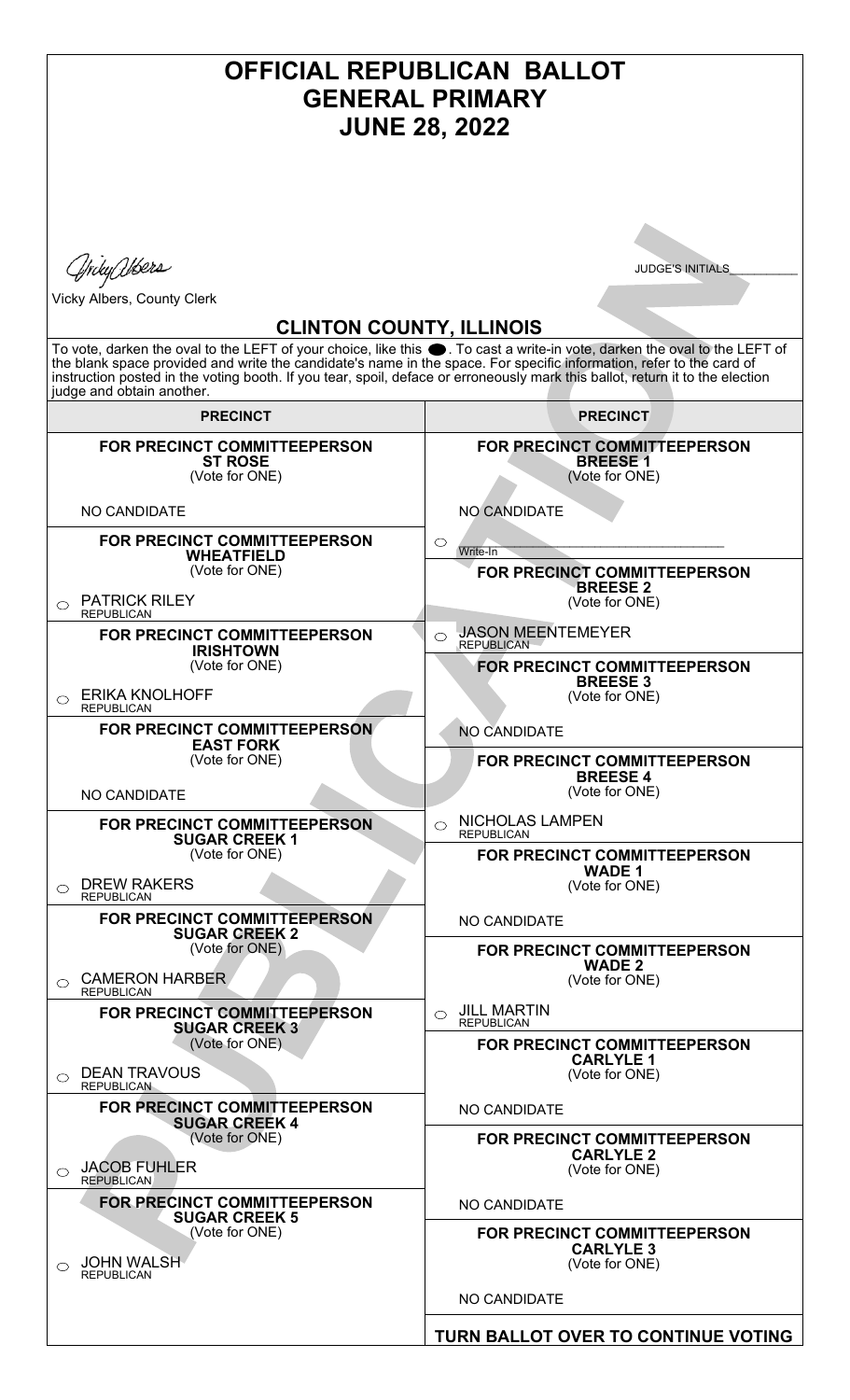| <b>PRECINCT</b>                                                                | <b>PRECINCT</b>                                                      |
|--------------------------------------------------------------------------------|----------------------------------------------------------------------|
| FOR PRECINCT COMMITTEEPERSON<br><b>CARLYLE 4</b><br>(Vote for ONE)             | FOR PRECINCT COMMITTEEPERSON<br><b>BROOKSIDE 1</b><br>(Vote for ONE) |
| NO CANDIDATE                                                                   | NO CANDIDATE                                                         |
| <b>FOR PRECINCT COMMITTEEPERSON</b><br><b>CLEMENT</b><br>(Vote for ONE)        | FOR PRECINCT COMMITTEEPERSON<br><b>BROOKSIDE 2</b><br>(Vote for ONE) |
| NO CANDIDATE                                                                   | NO CANDIDATE                                                         |
| FOR PRECINCT COMMITTEEPERSON<br><b>MERIDIAN</b><br>(Vote for ONE)              | FOR PRECINCT COMMITTEEPERSON<br><b>BROOKSIDE 3</b><br>(Vote for ONE) |
| NO CANDIDATE                                                                   | NO CANDIDATE                                                         |
| FOR PRECINCT COMMITTEEPERSON<br><b>LOOKINGGLASS 1</b><br>(Vote for ONE)        |                                                                      |
| NO CANDIDATE                                                                   |                                                                      |
| FOR PRECINCT COMMITTEEPERSON<br><b>LOOKINGGLASS 2</b><br>(Vote for ONE)        |                                                                      |
| NO CANDIDATE                                                                   |                                                                      |
| FOR PRECINCT COMMITTEEPERSON<br><b>LOOKINGGLASS 3</b><br>(Vote for ONE)        |                                                                      |
| NO CANDIDATE                                                                   |                                                                      |
| FOR PRECINCT COMMITTEEPERSON<br><b>LOOKINGGLASS 4</b><br>(Vote for ONE)        |                                                                      |
| <b>CYNTHIA HUBERT</b><br>$\circ$<br><b>REPUBLICAN</b>                          |                                                                      |
| <b>FOR PRECINCT COMMITTEEPERSON</b><br><b>LOOKINGGLASS 5</b><br>(Vote for ONE) |                                                                      |
| NO CANDIDATE                                                                   |                                                                      |
| <b>FOR PRECINCT COMMITTEEPERSON</b><br><b>LOOKINGGLASS 6</b><br>(Vote for ONE) |                                                                      |
| <b>MARC HOFFMANN</b><br>$\bigcirc$<br><b>REPUBLICAN</b>                        |                                                                      |
| FOR PRECINCT COMMITTEEPERSON<br><b>GERMANTOWN 1</b><br>(Vote for ONE)          |                                                                      |
| ANN SCHROEDER<br>$\circ$<br><b>REPUBLICAN</b>                                  |                                                                      |
| FOR PRECINCT COMMITTEEPERSON<br><b>GERMANTOWN 2</b><br>(Vote for ONE)          |                                                                      |
| NO CANDIDATE                                                                   |                                                                      |
| FOR PRECINCT COMMITTEEPERSON<br><b>SANTA FE</b><br>(Vote for ONE)              |                                                                      |
| <b>DENISE TRAME</b><br>$\bigcirc$<br><b>REPUBLICAN</b>                         |                                                                      |
| FOR PRECINCT COMMITTEEPERSON<br><b>LAKE</b><br>(Vote for ONE)                  |                                                                      |
| NO CANDIDATE                                                                   |                                                                      |